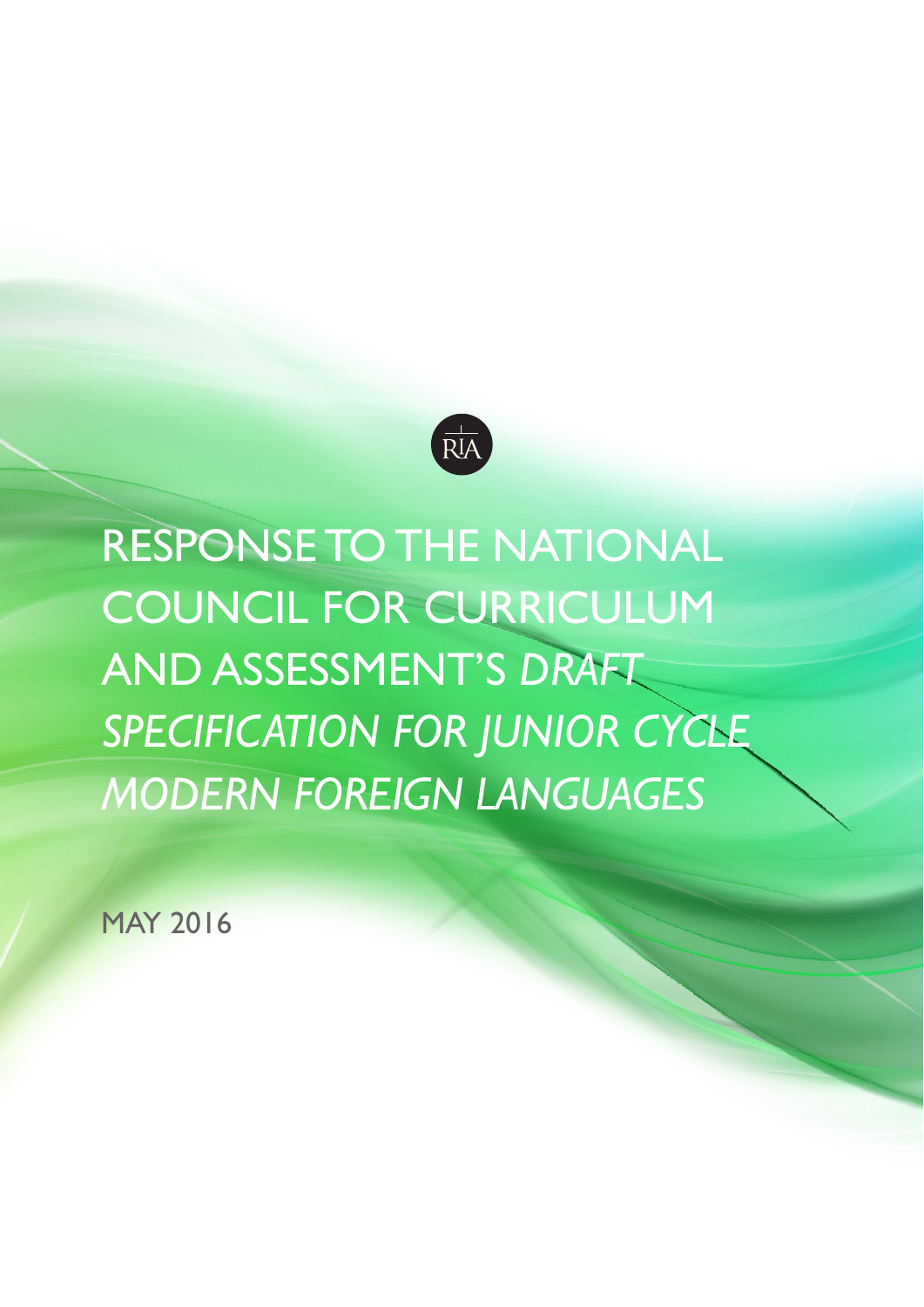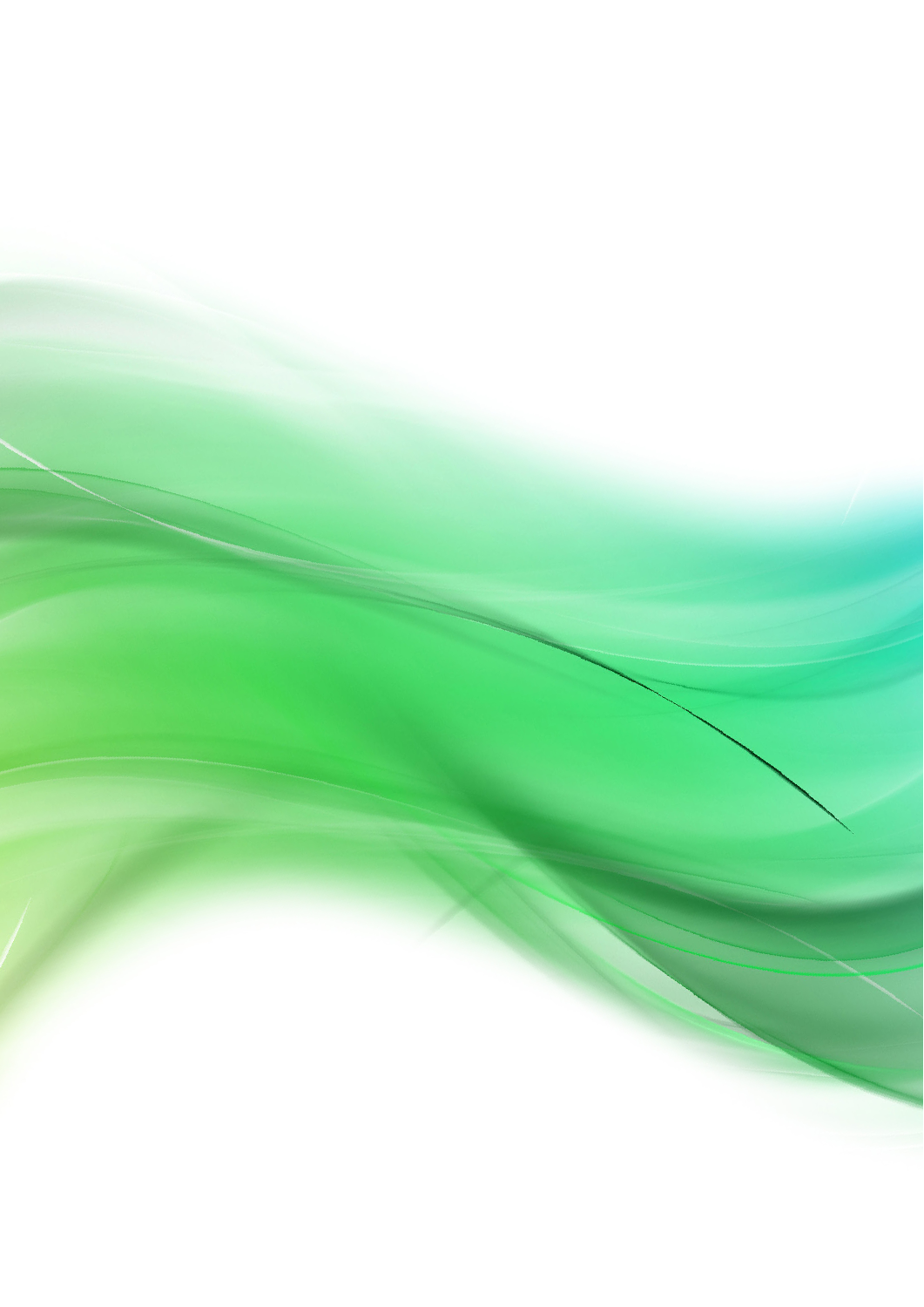# **Contents**

| Introduction           |                |
|------------------------|----------------|
| Rationale              |                |
| Aims                   | ı              |
| Teaching and learning  | $\overline{2}$ |
| Evaluation of outcomes | $\overline{2}$ |
| Other areas of concern | 3              |
| Conclusion             | 4              |
| References             | 4              |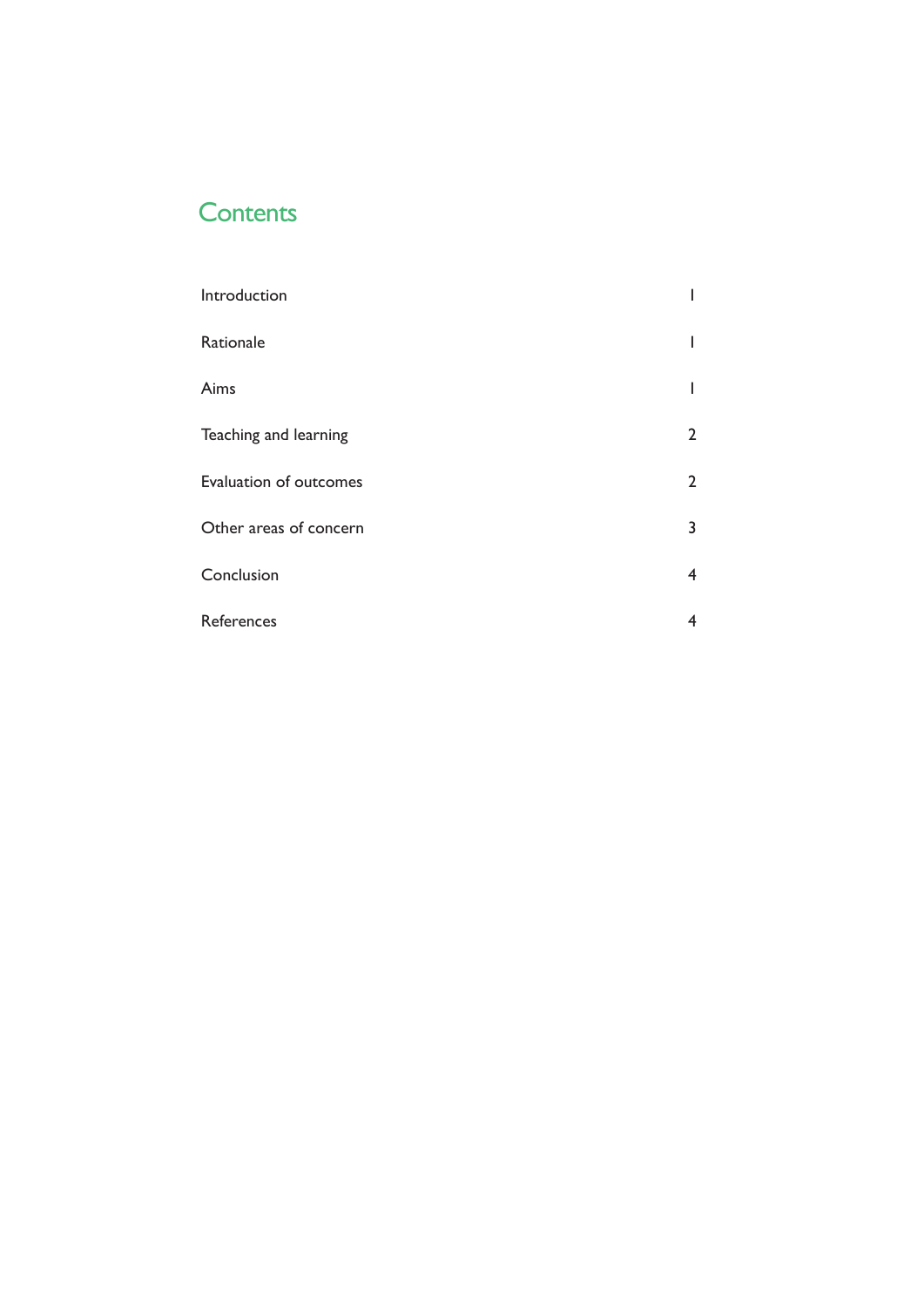The Study of Languages, Literature, Culture and Communication Committee of the Royal Irish Academy /Acadamh Ríoga na hÉireann, Ireland's leading body of experts in the sciences, humanities and social sciences, welcomes the opportunity to respond to the National Council for Curriculum and Assessment's (NCCA) *Draft Specification for Junior Cycle Modern Foreign Languages* (March 2016). The views expressed in this response are not necessarily shared by each individual member of the Academy.

#### **Introduction**

The Draft Specification for Junior Cycle Modern Foreign Languages (March 2016) has been underpinned by broad consultation and research, and, as such, constitutes a fine example of good practice in the field. The excellent *Draft Background Paper* and *Brief for the Review of Junior Cycle Modern Foreign Languages*  (June 2015) charts the context for the development of the specification, presents an overview of the existing curriculum and examinations format and analyses the relationship between the current syllabus and assessment practices. It outlines significant developments in applied linguistics at European and national level, the student classroom experience, performance at Junior Certificate examinations, and necessary criteria for language vitality and language diversity. Finally, it sets out the brief for the elaboration of the specification.

### **Rationale**

In examining several papers and discussions regarding language teaching and learning in Ireland, the Background Paper found that there was broad agreement on the changes which needed to be made to modern foreign language (MFL) provision:

*Recurrent themes are: the need for an overarching national policy for languages; the need for diversification of*  languages on offer and greater choice for students; the critical importance of teacher education; the need for *an improved, integrated learning experience for students; assessment methods, aligned to the CEFR [Common European Framework of Reference for Languages], which will reinforce best practice in teaching and learning. (p. 35)*

These requirements have, for the most part, been addressed in the Draft Specification, which centres on three strands: (1) Communicative Competence (2) Language Awareness (3) Sociocultural Knowledge and Intercultural Awareness. These strands are well thought out and allow for a focus on the classroom itself and the cultures therein, the cultures associated with the L3/L4, in addition to the more obvious goal of communicative competence.

#### Aims

The *Draft Specification* sets out the foundation for competence in the five language skills, enjoyment of (and therefore motivation for) language learning, and consequent preparation for lifelong language learning, learner autonomy, intercultural competence and transferable skills.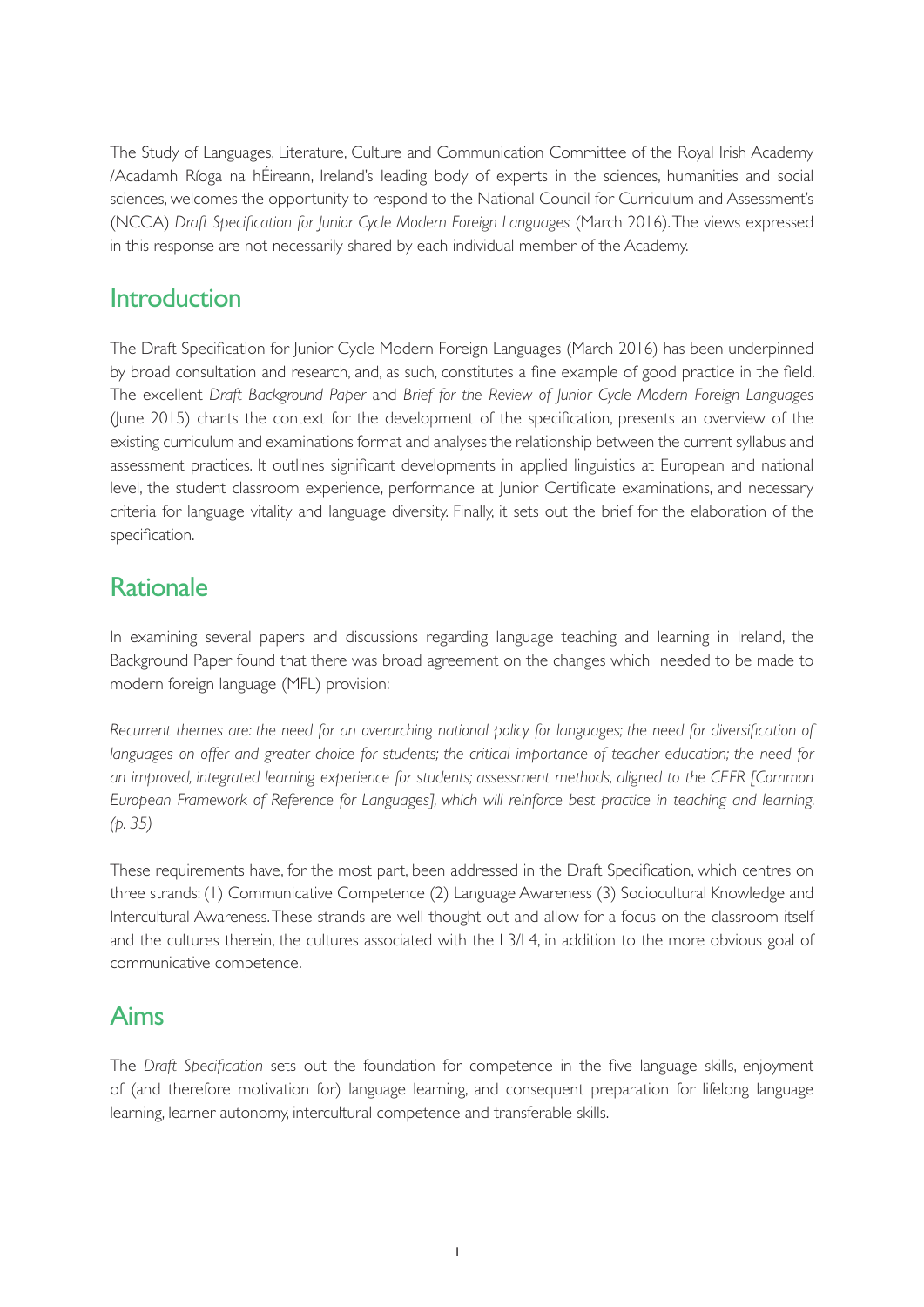# Teaching and learning

The following changes are particularly laudable:

- The integrated nature of the *Draft Specification*
- The change of focus from the examinations and rote learning to more collaborative teaching and learning
- The inclusive nature of the *Draft Specification*, which aims to foster language learning among students across the entire spectrum of ability, and to valorise the heritage/home languages of the classroom
- The introduction of Mandarin Chinese
- The inclusion of general specifications for the introduction of new languages
- Learner outcomes and competence broadly defined by the CEFR
- The proposed student portfolio, whose aim is to foster reflective learning, language awareness and learner autonomy
- Examples of student work as concrete illustrations of learner outcomes
- The possibility of the introduction of languages of the classroom in the form of 'short courses', which could enhance language awareness and intercultural competence, thus tying in with many of the 24 statements central to the programme

# Evaluation of outcomes

Effective teaching requires effective assessment. Research\* has shown that approximately 30% of classroom time in language teaching is devoted to assessment, and another 30% of teacher work time outside of the classroom is also taken up with assessment. In the *Draft Specification* there is a strong focus on formative assessment, which is appropriate. There will be two Classroom-Based Assessments (CBAs), an Assessment Task (AT) linked to the second CBA and a Final Examination. The CBAs will focus on oral communication and selected texts from the student portfolio. The AT will take the form of a written task related to the second CBA and will be sent to the State Examinations Commission for marking. It will comprise 10% of the total marks available for the Final Examination. The Final Examination, which is offered at a Common Level, focuses on assessment of 'reading/engaging with texts'.

The authors of the 'Response' have some concerns in relation to the proposed scheduling of the assessments, which does not vary enormously from practice heretofore, and could result in the kinds of teaching to the test and rote learning (negative washback) which the reforms purport to avoid. An additional concern is that much of the detail on assessment, in particular the Assessment Toolkit, which is described as 'an essential element of quality assurance' and which will contain 'the suggested format for written pieces, the formation and duration of oral pieces, and the process of Subject Learning and Assessment Review involved', is not yet available.

The *Junior Cycle Modern Foreign Languages Consultation Report* by NCCA November 2015 states that almost half of students surveyed were of the view that oral assessment should be external (p. 16), something which is crucial to their confidence in the system. Furthermore, although several references are made to the fact that the Final Examination will be external, there is no indication as to how this will be administered and no reference to an external examiner. In the absence of such formalised objectivity, it is difficult to judge to what extent assessment practices will be an indicator of quality. Consequently, the *Draft Specification* is incomplete.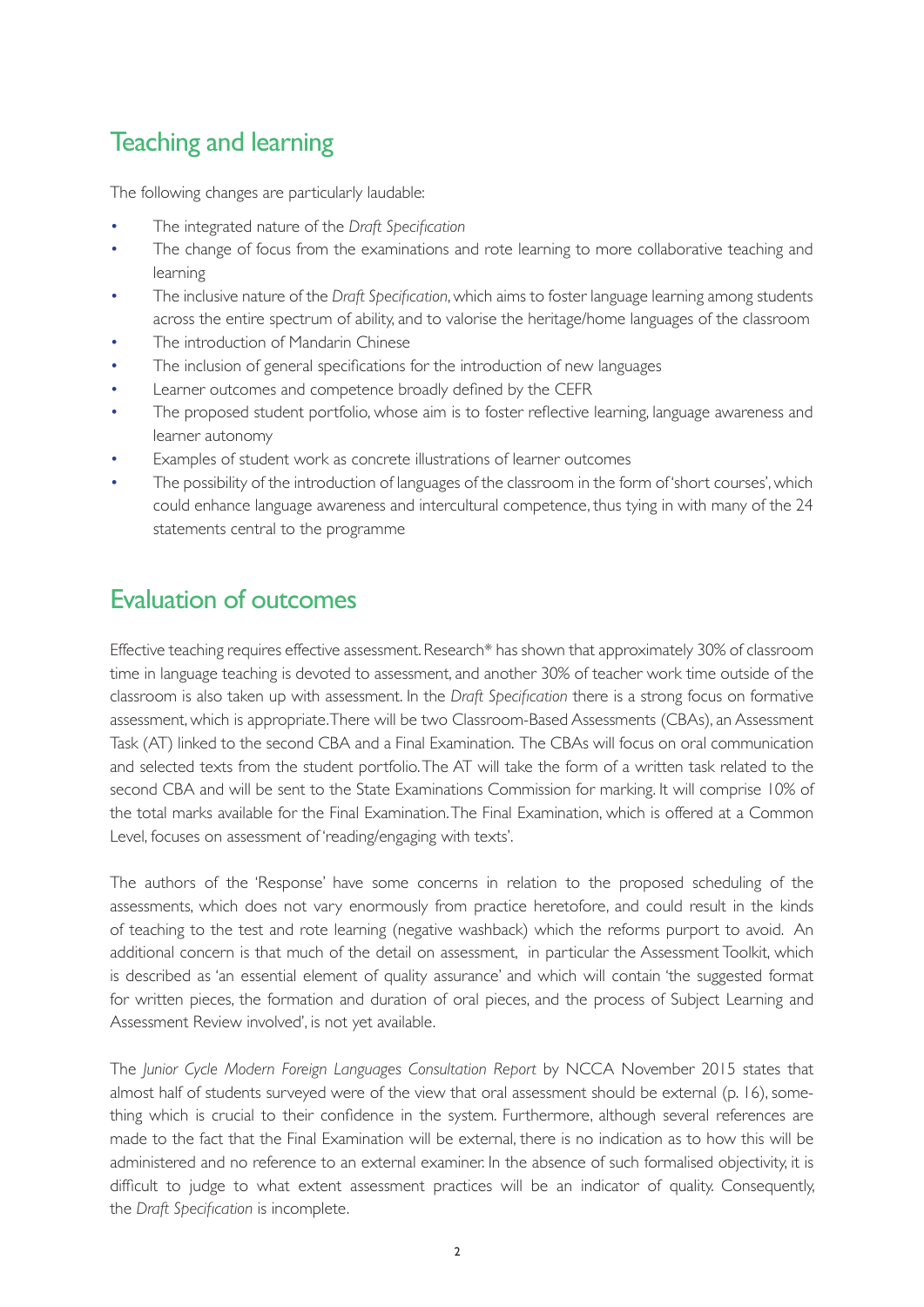### Other areas of concern

It would appear from the Twenty-four Statements of Learning published in the *Framework for Junior Cycle* (2015) (p. 12) by the Department of Education and Skills that foreign-language learning will become compulsory in the Junior Cycle. This is a welcome development. However, the NCCA document *Towards a Framework for Junior Cycle* (2015) states that [only] 'One element of requirement will apply. To obtain the junior cycle qualification (Level 3) students will have to study and present evidence of learning in English, Irish and Mathematics.' http://ncca.ie/framework/faq.htm. This position should be clarified. The recommendation in the Royal Irish Academy's *National Languages Strategy* (2011) is that, at post-primary level, 'advanced proficiency in a third language be made a universal requirement in order to integrate plurilingualism into the curriculum.' (p. 15)

A body of teachers who are both linguistically and pedagogically competent will be necessary for the effective implementation of the *Draft Specification for Junior Cycle Modern Foreign Languages*. The Teaching Council currently requires that teachers provide evidence, either from a university department head or from an external examining body, of Level B2.2 of the CEFR in the relevant MFL. In most cases, university department heads are confirming that their graduates have attained the required level. This is both unsatisfactory and untenable. A language degree is currently an indication of academic achievement, not of a particular level of language proficiency. In the absence of evidential proof of a proficiency level of B2.2, the likelihood is that many graduates will enter the teaching profession without the language competence needed to function satisfactorily. Moreover, based on the information provided on assessment in the *Draft Specification*, it is difficult to judge how a teacher with poor levels of language proficiency could effectively assess students' language ability. An additional concern is that assessment training and portfolio assessment training are largely absent from current Initial Teacher Education programmes.

Validation of language-teacher competence could be addressed by the introduction of a compulsory standardised national language competency examination at level B2.2 for all students intending to apply for courses leading to a Professional Master of Education (PME) qualification. Current practice could further be improved by the addition of modules in applied linguistics (including assessment) in PME programmes.

As has already been stated, the Draft Specification encourages an integrated approach to language learning. This, too, has implications for Initial Teacher Education programmes, which rarely include language-awareness courses, even for prospective language teachers. The integration of technology is a worthy aspiration. However, there is no indication in the *Draft Specification* as to how this is to be achieved. If we agree that language learning is a sociocultural process, which views reading, writing, speaking and listening as situated, goal-oriented activities intimately tied to their contexts, then, to paraphrase Hafner et al., participation in a range of digital contexts such as Facebook, YouTube, etc. both mediates and transforms that process.

Since the introduction of the first communicative foreign-language syllabus, learners have, in some instances, consistently been taught items of vocabulary which are not compatible with the standard form of the target languages and which are also taken up by writers of textbooks. This is at variance with good practice in language teaching. In keeping with this recent tradition, a number of errors and incidences of inappropriate register appear in the appendix entitled 'The Development of Modern Foreign Language Exponents'. These should be reviewed by native speakers.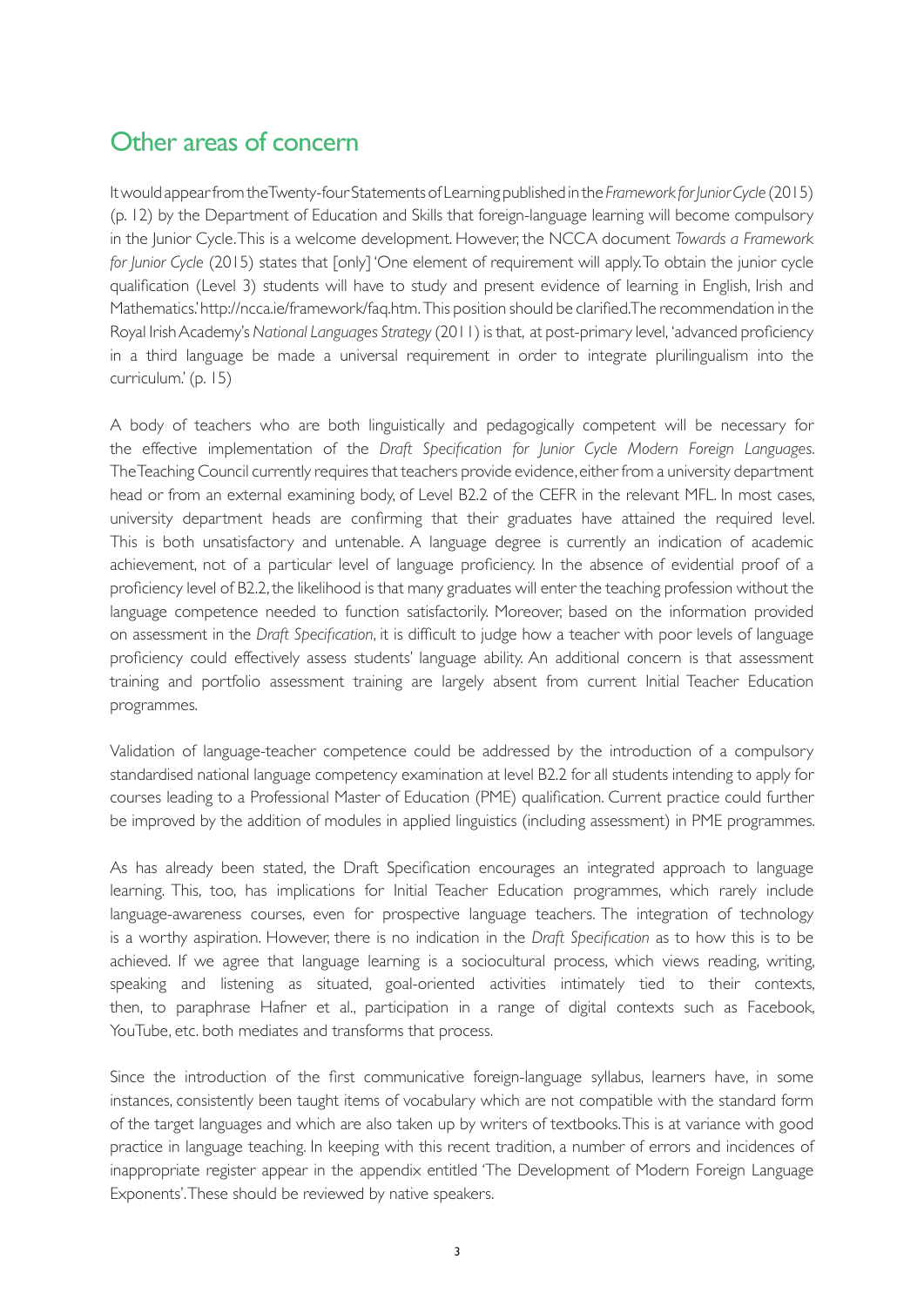### **Conclusion**

Notwithstanding the serious concerns highlighted above, which must be addressed as a matter of priority, particularly in relation to assessment and teacher training, the *Draft Specification* provides for an exciting and inclusive syllabus, tailored to meet the needs of an increasingly diverse, multilingual and multicultural population. While it does not by any means obviate the need for a comprehensive languages in education policy, it is an important first step in addressing the issues raised time and again by various professional bodies concerned about Ireland's foreign languages deficit.

The *Background Paper* refers to the fundamentals necessary for preserving linguistic vitality and linguistic diversity as proposed by Baetens-Beardsmore: '[...] the capacity to use a given language, the opportunity to use it and the desire to use it'.\*\* If the ambition to link learning objectives closely to appropriate, objective assessment is realised, the instructions for classroom practice and methodologies followed, and the flexibility for additional courses fully exploited, then both the students' experience of language learning and their competence in the L3 should improve accordingly.

#### References

Council of Europe, *Common European Framework of Reference for Languages: Learning, Teaching, Assessment,* 2001, http://www.coe.int/t/dg4/linguistic/Source/Framework\_EN.pdf

Department of Education and Skills, *Framework for Junior Cycle* (2015)

Hafner, C.A., A. Chik, and R.H. Jones (2015), 'Digital literacies and language learning', *Language Learning & Technology* 19 (3), 1–7, http://llt.msu.edu/issues/october2015/commentary.pdf

National Council for Curriculum Assessment, *Towards a Framework for Junior Cycle*, http://ncca.ie/framework/faq.htm

National Council for Curriculum Assessment, *Draft Background Paper and Brief for the Review of Junior Cycle Modern Foreign Languages*, June 2015

National Council for Curriculum Assessment, *Junior Cycle Modern Foreign Languages Consultation Report*, November 2015

National Council for Curriculum Assessment, *Draft Specification for Junior Cycle Modern Foreign Languages*, March 2016

Royal Irish Academy Committee for Modern Language, Literature and Cultural Studies, *National Languages Strategy*, August 2011 https://www.ria.ie/sites/default/files/national\_languages\_strategy\_august\_2011.pdf

Royal Irish Academy, *Response to the Consultation by the NCCA on the Draft Primary Language Curriculum* (July 2014)

\* Extract from address to the European Parliament by Hugo Baetens-Beardsmore, citing F. Grin and T. Moring, *Support for Minority Languages in Europe* (European Commission, 2008), 5, cited in National Council for Curriculum Assessment, *Draft Background Paper and Brief for the Review of Junior Cycle Modern Foreign Languages*, June 2015

\*\* The authors wish to thank Professor Anthony Green of the University of Bedfordshire for permission to include this statement, which is based on research due to be published in 2017